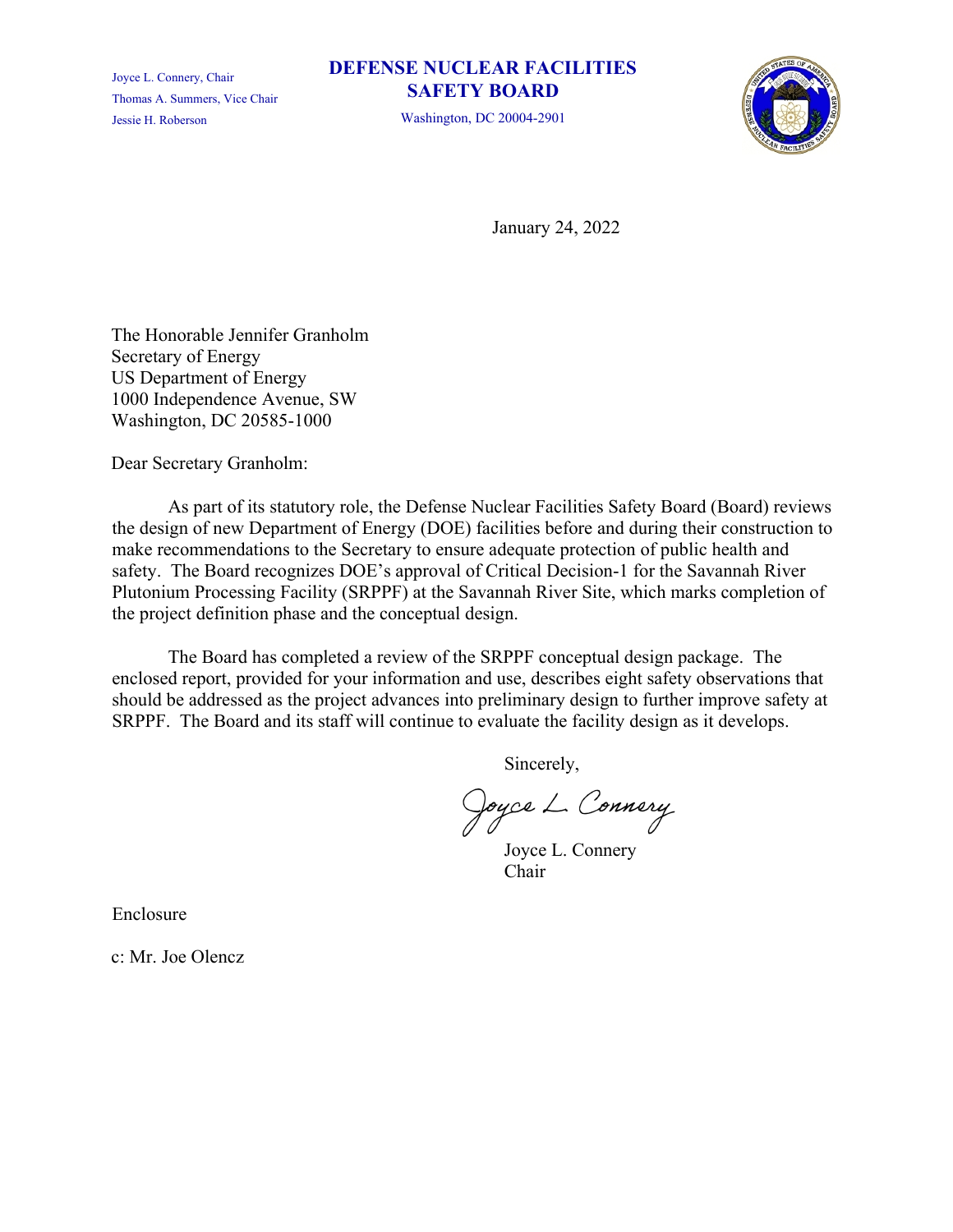# **DEFENSE NUCLEAR FACILITIES SAFETY BOARD**

## **Staff Report**

November 5, 2021

#### **Conceptual Design Review of the Savannah River Plutonium Processing Facility**

**Summary.** The Defense Nuclear Facilities Safety Board's (Board) staff reviewed safety basis and design information supporting the Critical Decision-[1](#page-1-0) (CD-1) milestone<sup>1</sup> for the Savannah River Plutonium Processing Facility (SRPPF). The staff identified eight safety observations that should be addressed as the project progresses into preliminary design. A brief summary of these safety observations is included below:

- 1. *Approach to Facility Worker Protection Following an Accident Is Underdeveloped* The conceptual design does not provide sufficient information to determine that facility worker protection following an accident was adequately considered.
- *2. Seismic Qualification of Sand Filter Media Is a Project Safety Risk—*The sand filter media must maintain its filtering capability during and following an earthquake, but the method to ensure this safety requirement is met is not well defined.
- *3. Portions of the Accident Analysis Underestimate the Radiological Release from a Seismic Event—*The selected airborne release fraction (ARF) and respirable fraction (RF) for dispersible powder in a seismic event are nonconservative.
- *4. Use of Type A Waste Container in the Safety Analyses Is Not Protected—*Contrary to the Department of Energy's (DOE) safety requirements, transuranic (TRU) waste containers are not credited as an initial condition in the safety analyses.
- *5. Safety Analyses Inadequately Document Potential Explosion Events—*The current safety analyses provide insufficient documentation of assumptions supporting the overall accident progression for some explosion events, the resulting amount of radiological material released, and the basis for selecting safety controls.
- *6. Facility Structure Has Life Safety Challenges that Present Project Risk—*Because the SRPPF structure was originally designed for low occupancy for the Mixed Oxide Fuel Fabrication Facility project, the as-constructed layout must be shown capable of supporting the egress of the substantially increased number of occupants needed for the pit manufacturing mission.

<span id="page-1-0"></span> $1^{\circ}$  CD-1 is the second of five critical decisions that mark milestones toward project completion. Each CD has prerequisites for advancement defined in DOE Order 413.3B, *Program and Project Management for the Acquisition of Capital Assets*[1]. The order states: "CD-1 approval marks the completion of the project definition phase and the conceptual design."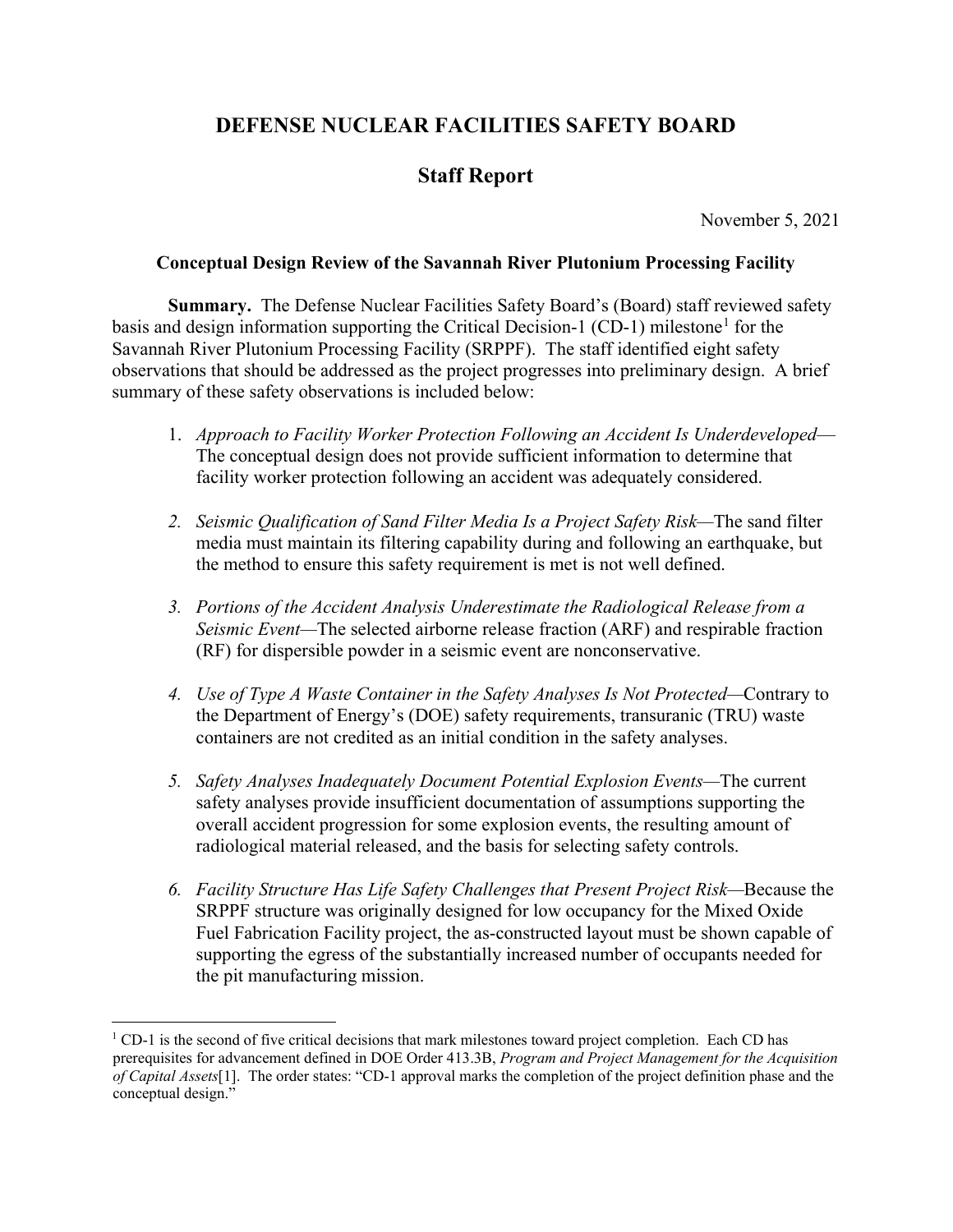- *7. Glovebox Systems May Warrant Classification as Safety Systems—*The safety analyses do not credit the gloveboxes, glovebox ventilation, or glovebox inerting systems as safety controls, which is nonconservative for the conceptual design.
- *8. Code of Record Does Not Include Some Consensus Standards—*Project personnel removed some consensus documents used to design structures, systems, and components (SSC) from the code of record, which does not meet its intent as a complete set of source documents used to design and construct the facility.

**Background.** SRPPF is a new hazard category 2 defense nuclear facility with a design life of at least 50 years. Its mission is to annually produce at least 50 war reserve plutonium pits—a critical component of modern nuclear weapons. The National Nuclear Security Administration (NNSA) plans to repurpose the partially constructed building for the Mixed Oxide Fuel Fabrication Facility (i.e., Building 226‑F located at the F-Area of the Savannah River Site) for the SRPPF project (see Figure 1). NNSA also plans to construct new support facilities and repurpose several others that are constructed or partially constructed surrounding Building 226-F. In October 2020 and March 2021, NNSA completed design and independent project reviews of the conceptual design, as required prior to CD‑1 per DOE Order 413.3B, *Program and Project Management for the Acquisition of Capital Assets*. NNSA approved CD-1 on June 25, 2021.



**Figure 1.** *An aerial photograph of the existing structures at the SRPPF site.*

The staff observed NNSA's design and independent project review meetings virtually. The staff transmitted two review agendas to NNSA—one on April 23, 2021, and another on May 10, 2021. On June 14–15, July 26–28, and August 2, 2021, NNSA, contractors, and the staff held virtual meetings on the two agendas. NNSA and its lead contractor, Savannah River Nuclear Solutions, LLC (SRNS), provided written responses to more than 200 lines of inquiry in the staff's agendas. The staff found that NNSA and SRNS were well prepared for all meetings, cooperative, and fully transparent. On September 23, 2021, the staff conducted a factual accuracy meeting with NNSA and SRNS to conclude its review.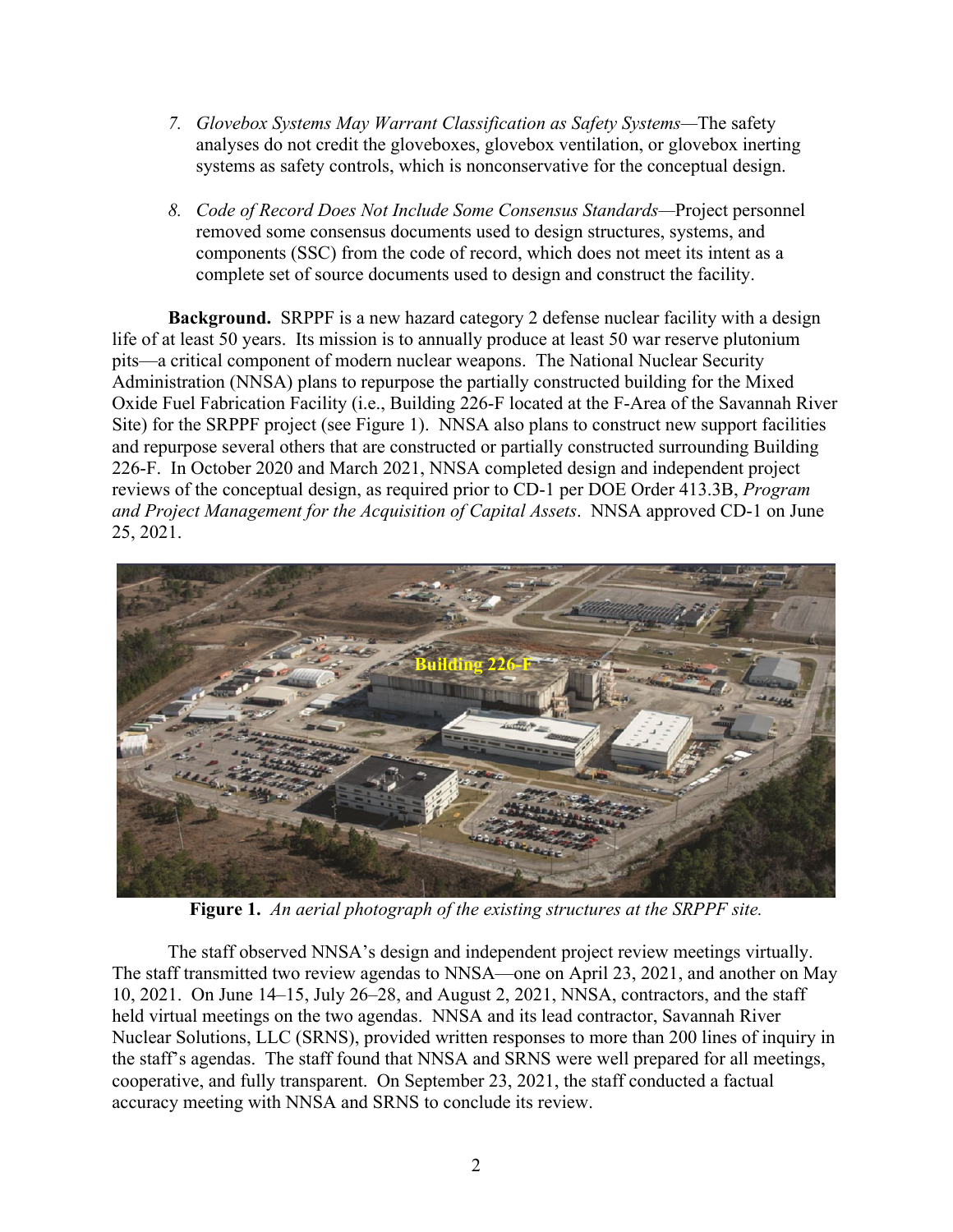**Discussion.** The staff reviewed the safety basis and design documents associated with the CD-1 milestone, which included the safety design strategy [2], the conceptual safety design report (CSDR) [3], hazard and accident analyses [4, 5], and other supporting documents. The objective of the review was to understand and evaluate how NNSA integrated safety into the design of the facility. The staff identified eight safety observations that are discussed below:

*Observation 1: Approach to Facility Worker Protection Following an Accident Is Underdeveloped*—The magnitude of postulated accidents considered in the CSDR suggests that airborne contamination levels surrounding the facility could still be elevated following mitigation by safety systems. Following accidents, the A-Wing and P-Wing will house facility workers and have ventilation systems that will draw approximately 25 percent of their airflow from the outside (see Figure 2). However, these ventilation systems contain no air cleaning equipment to remove airborne radioactive material.



**Figure 2.** *The three wings of Building 226-F at the Savannah River Site. A-Wing and P-Wing have non-safety recirculation ventilation systems and will house workers following an accident.*

The A-Wing of the facility contains an area of refuge that will house an estimated 700 facility workers, who will evacuate from M-Wing process areas following accidents. The CSDR credits the area of refuge as a safety significant<sup>[2](#page-3-0)</sup> control to "[m]itigate radiological material releases to evacuated FW [facility worker] following accidents for which the appropriate protective action would be evacuation…." The P-wing contains the central control room, which according to project documents will "act as an emergency management center in the event of an incident [6]."

DOE Order 151.1D, *Comprehensive Emergency Management System*, and its associated guides provide applicable requirements and guidance for protection of workers following

<span id="page-3-0"></span><sup>2</sup> Safety significant controls are intended to provide a major contribution to defense-in-depth and/or worker protection from accidents. These controls supplement safety class controls designed to protect the public.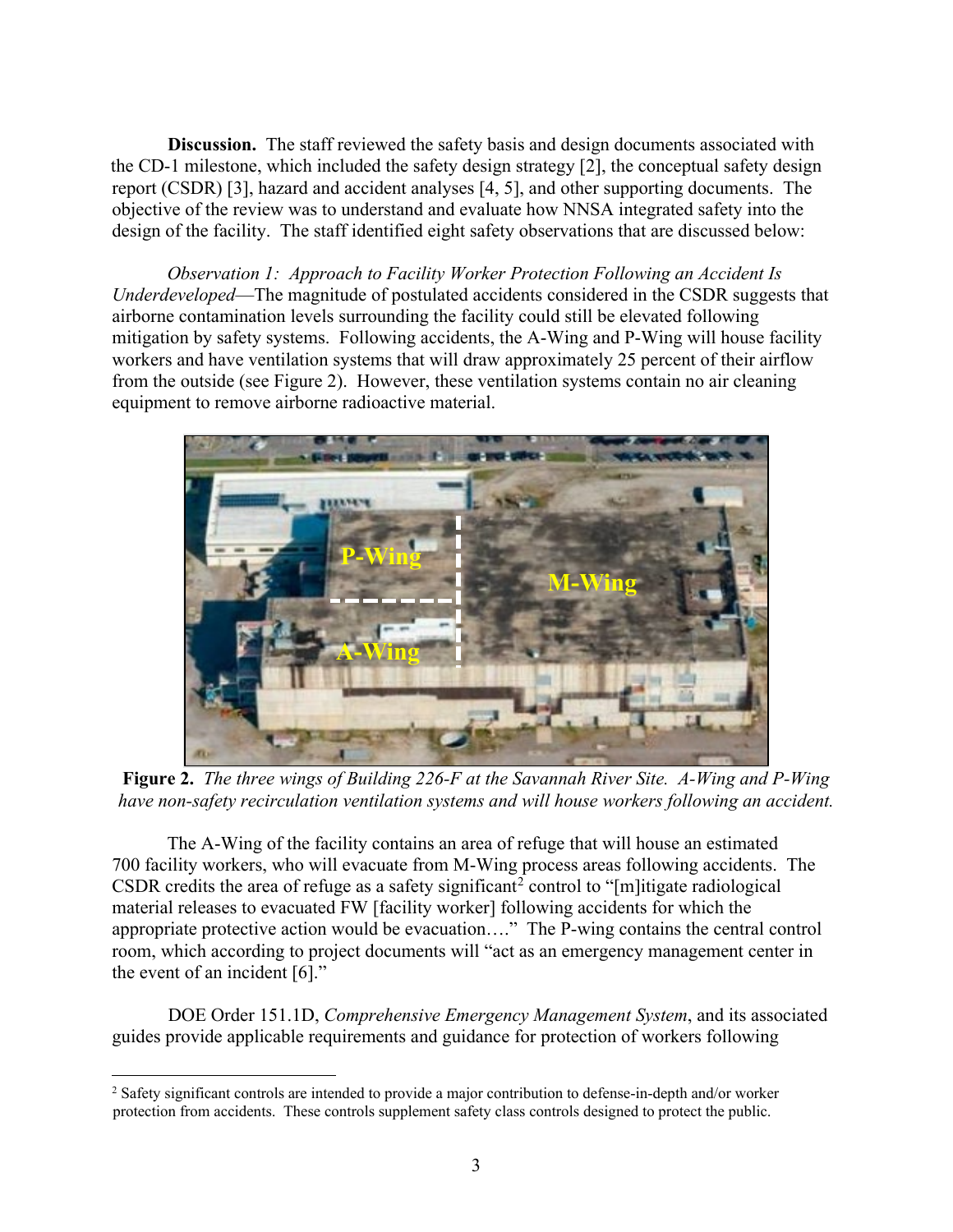accidents [7]. DOE Order 151.1D states that DOE facilities must identify protective actions for workers that are commensurate with potential hazards. It states: "Protective actions must be predetermined and serve to minimize emergency-related consequences and maximize life safety and health." DOE Guide 151.1-4, *Response Elements Emergency Management Guide*, states: "People who remain inside a shelter where the air is contaminated by infiltration from the passing plume will ultimately receive about the same cumulative inhalation dose or exposure as would an unprotected person exposed to the same plume [8]."

Project personnel stated that they plan to increase the height of the facility exhaust stack to reduce airborne radioactive material concentrations at the ventilation intakes to an acceptable level following an accident. Such an approach would need to ensure a sufficient reduction in contamination levels at the ventilation intakes for bounding atmospheric conditions. If this approach is shown to be infeasible for any reason, it would pose a project risk such that additional means of protecting workers would be required.

*Observation 2: Seismic Qualification of Sand Filter Media Is a Project Risk*—The CSDR credits the active confinement ventilation system, including its sand filter, as safety class. A safety class control is intended for public protection. The active confinement ventilation system is required to "provide filtration during and following a seismic event with subsequent fires and explosions [3]." Accordingly, the active confinement ventilation system is being designed to seismic design category-3.

DOE Order 420.1C, *Facility Safety*, states that safety SSCs "must be designed to perform their safety functions when called upon [9]." The order specifies American Society of Mechanical Engineers (ASME) AG-1, *Code on Nuclear Air and Gas Treatment*, as a code for safety-related filtration systems [10]. ASME AG-1 states: "The DBS [deep bed sand] filter shall be designed to survive and maintain operability through all natural phenomena hazards applicable to the location of the DBS filter (e.g., tornados, earthquakes, and hurricanes)." ASME AG-1 does not specify design criteria for the sand filter media, but includes guidance stating: "A large-scale DBS filter mock-up is needed to support seismic calculations….Testing of the mockup will provide validation of the response of the DBS filter structure and media to a design basis earthquake." Figure 3 provides an example of typical sand filter media.

In October 2020, NNSA's design review team identified a safety risk associated with seismic qualification of the sand filter media. At that time, SRNS dispositioned the comment by stating it would document a project risk and validate that sand filter media testing was included in the project schedule [11]. During discussions with the staff, project personnel communicated a changed position. Project personnel indicated that they would use analytical methods instead of performing sand filter media testing. Project personnel identified numerous failure modes of the sand filter media and stated that they plan to evaluate or disposition these failure modes in a manner similar to other sand filters deployed at the Savannah River Site. Seismic qualification of a sand filter has not been performed at the Savannah River Site for more than 25 years. In the absence of experimental validation specific to the SRPPF design, the staff concludes that the sand filter media seismic qualification is not well defined and represents a project risk.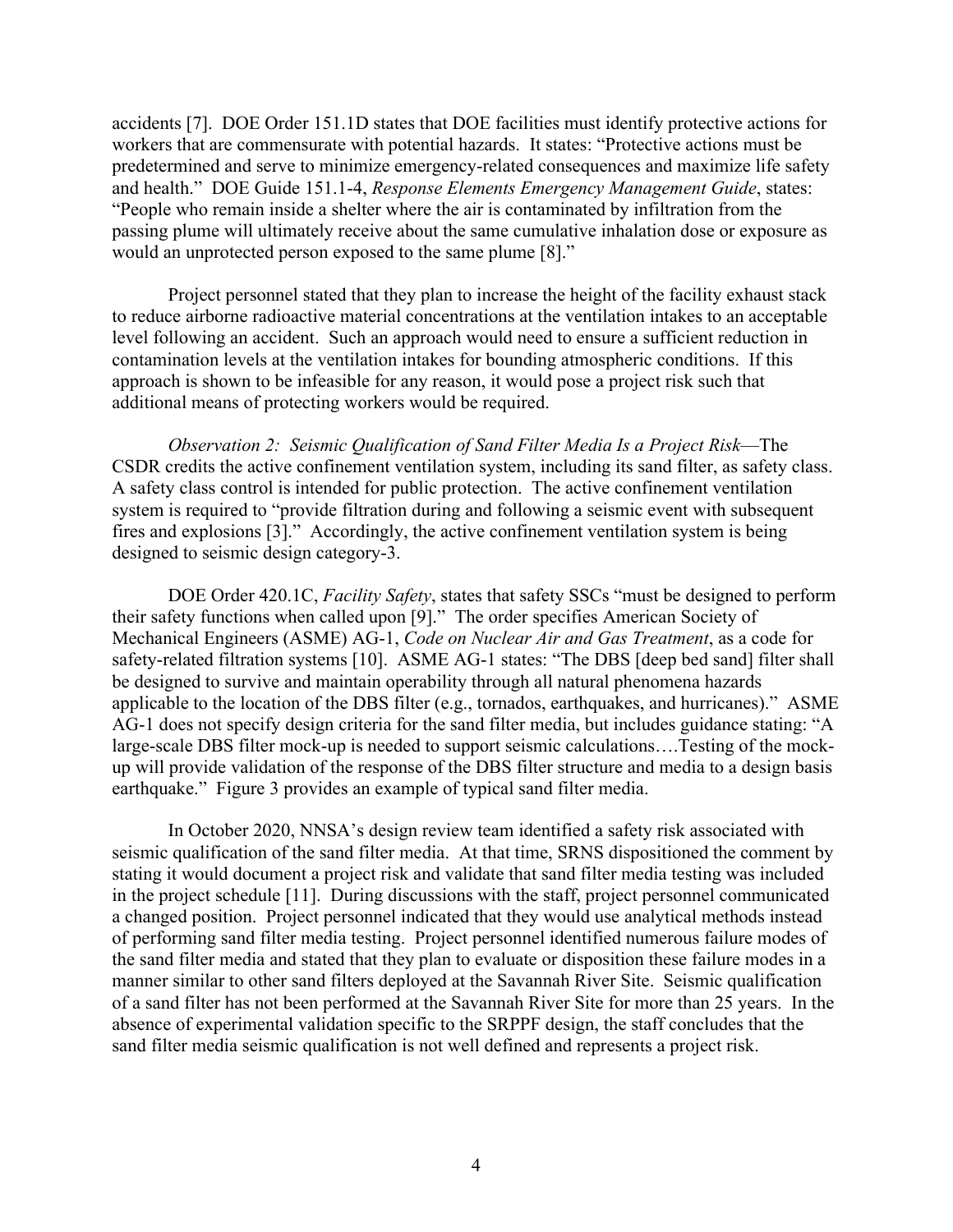

**Figure 3.** *A vertical slice of a sand filter design used at the Hanford Site. Air enters the bottom and rises up through the sand filter media*. *The bottom layers of the sand filter media are composed of course rock with subsequent layers made of smaller material followed by a cap layer at the top.*

*Observation 3: Portions of the Accident Analysis Underestimate the Radiological Release from a Seismic Event*—The accident analysis calculation for an earthquake is generally conservative, but the staff identified one non-conservative aspect involving the ARF and RF selected for dispersible powders (i.e., plutonium oxide, plutonium hydride, and uranium oxide). ARFs and RFs are selected from DOE Handbook 3010‑94, *Airborne Release Fractions/Rates and Respirable Fractions for Nonreactor Nuclear Facilities*, based on their applicability to the accident scenario [12]. ARFs and RFs are an important parameter in determining the unmitigated doses to the public and co-located worker, which are used to determine whether safety class or safety significant controls are required.

For a seismic event, project personnel selected ARF and RF values for dispersible powder defined in DOE Handbook 3010-94 as applicable to "vibration of substrate from shockimpact to powder confinement (e.g., gloveboxes, cans) due to falling debris or external energy (e.g., seismic vibrations)." From a review of the experimental setup used to derive these data,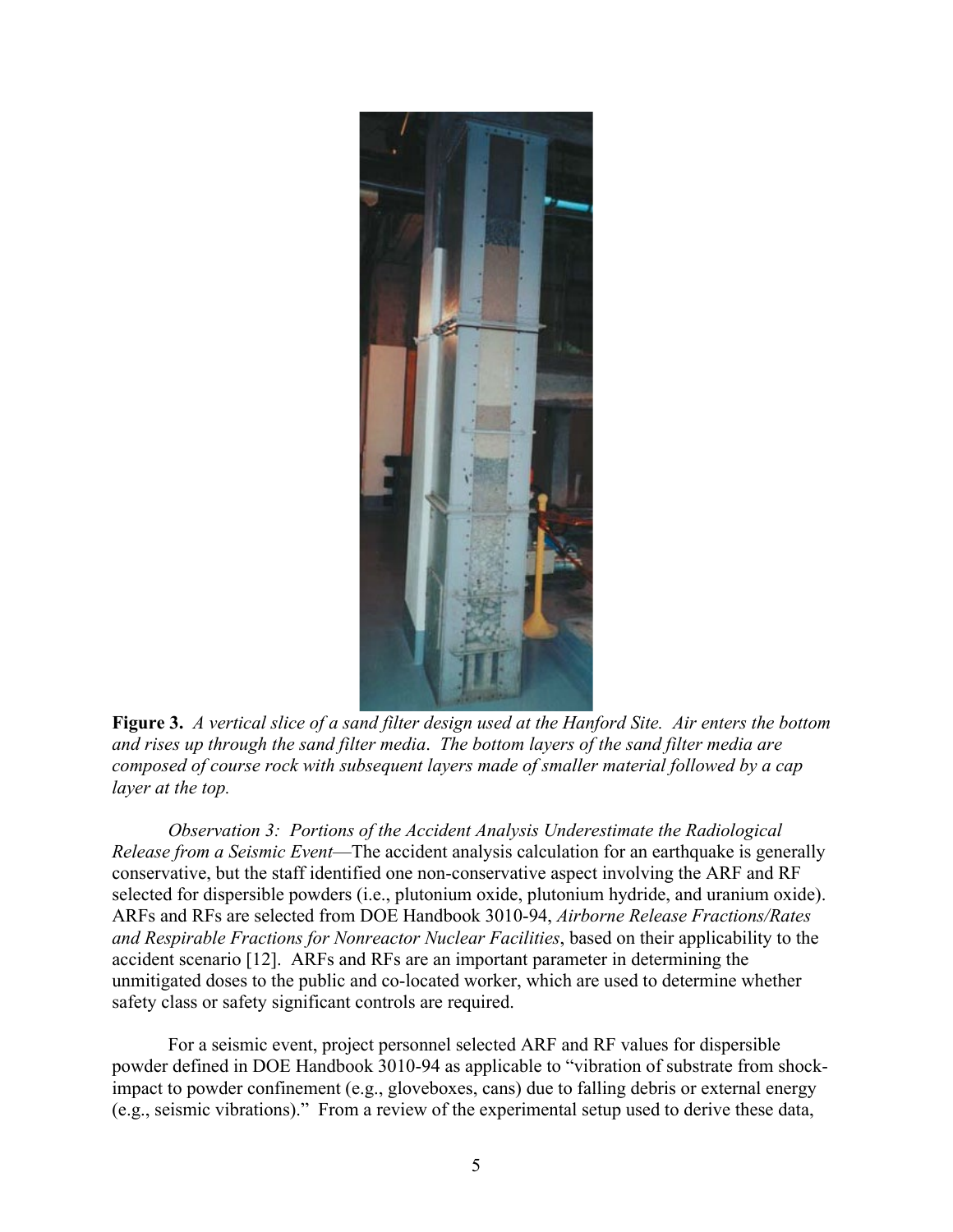the staff concludes that these ARF and RF values would be applicable to seismic scenarios where gloveboxes containing the powder remained upright but could be impacted from falling objects. The CSDR does not credit gloveboxes containing these powders for remaining upright during and after a bounding seismic scenario.

There are other ARF and RF values for dispersible powder from the handbook that are applicable to a free fall that could occur when a glovebox topples in a seismic event. These ARF and RF values are six times higher than the ones selected by SRPPF project personnel. The staff concludes these values are the more conservative choice in the unmitigated analysis since gloveboxes could topple and subject the powder to a free fall.

DOE Standard 3009-2014, *Preparation of Nonreactor Nuclear Facility Documented Safety Analysis*, states: "Calculations shall be made based on technically-justified input parameters and underlying assumptions such that the overall consequence calculation is conservative. Conservatism is assured by the selection of bounding accident scenarios, the use of a conservative analysis methodology, and the selection of source term and input parameters that are consistent with that methodology [13]." It also states: "The initial conditions and assumptions for the analysis shall be documented and evaluated to determine if controls are needed to maintain the validity of the evaluation."

Project personnel stated that significant amounts of these dispersible powders are not expected to be in open containers, which justifies using the lower ARF and RF values. Additionally, with proper anchoring, glovebox toppling during a seismic event may be precluded. The staff concludes that the ARF and RF values selected by project personnel would be valid if the design precluded gloveboxes from toppling during an earthquake, or if operations personnel controlled the amount of radioactive powders outside of securely closed and credited containers. Project personnel would need to document these assumptions and analyze the need to protect them in the safety analyses according to the requirements in DOE Standard 3009-2014.

*Observation 4: Use of Type A Waste Containers in the Safety Analyses Is Not Protected*—Initial conditions are used in hazard and accident analyses, which determine the need for safety controls to protect the public and workers. DOE Standard 3009-2014 defines initial conditions as "specific assumptions regarding a facility and its operations that are used in defining accident scenarios" and requires that they be "documented and evaluated to determine if controls are needed to maintain the validity of the evaluation." The accident analysis uses release parameters from DOE Standard 5506‑2007, *Preparation of Safety Basis Documents for Transuranic (TRU) Waste Facilities*, for accidents involving containers of TRU waste [14]. According to this standard, these parameters apply to Type A containers of sound integrity, which the staff concludes is an initial condition that is not identified or protected in the safety analyses.

DOE Standard 3009-2014 provides the following specific example of an initial condition in hazard and accident analyses: "Solid transuranic waste is contained in a certified Department of Transportation (DOT) Type-A drum." Additionally, a revised version<sup>[3](#page-6-0)</sup> of DOE Standard

<span id="page-6-0"></span><sup>3</sup> DOE Standard 5506-2021 was issued after NNSA's CD-1 approval and was not included in the code of record for the SRPPF project at the time of the staff's review.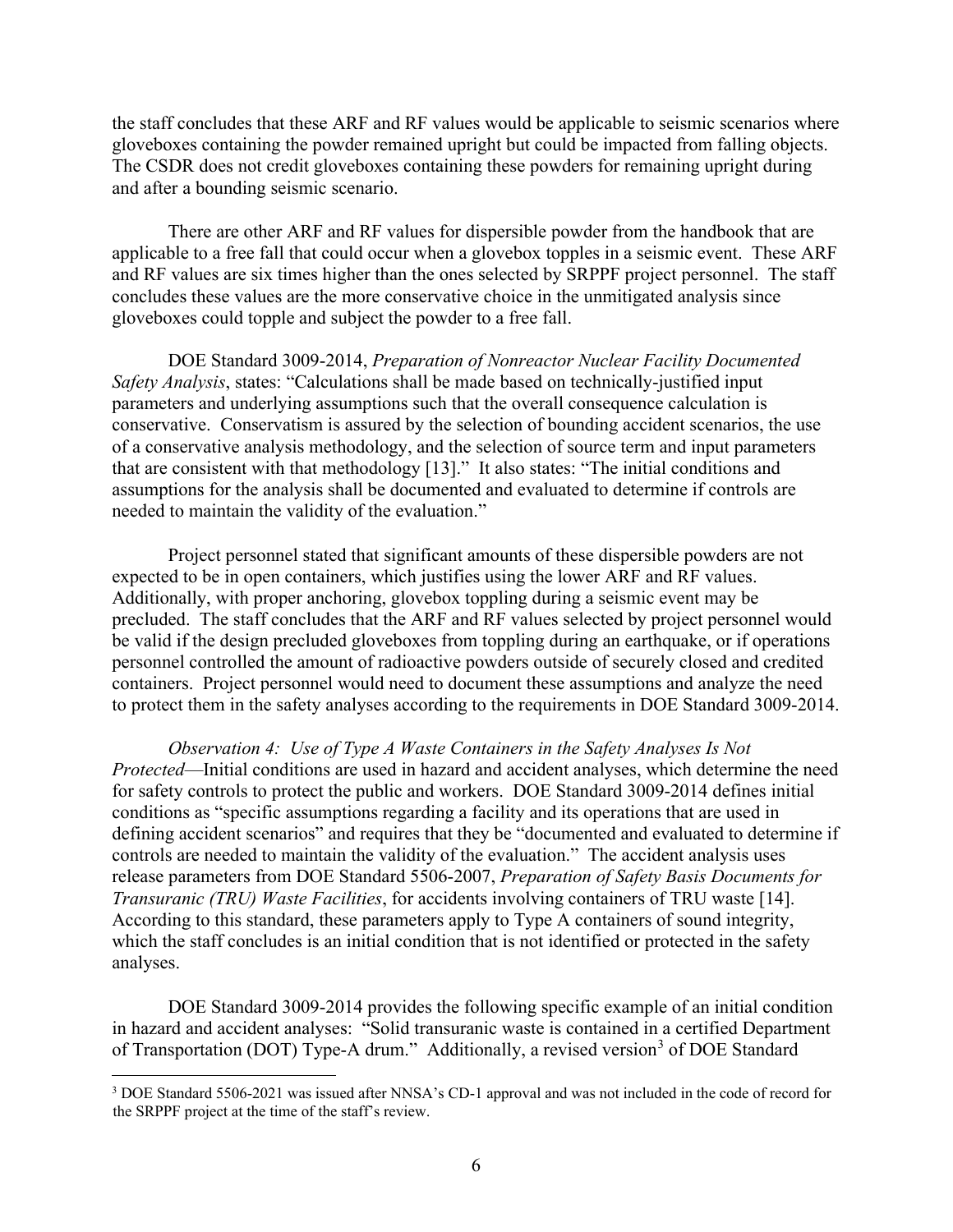5506 was issued in August 2021 [15]. It states: "The integrity of the outer waste container…should be classified as SS [safety significant] or SC [safety class] in accordance with DOE-STD-3009-2014 if relied on to prevent significant consequences."

The Savannah River Site already mandates use of Type A containers through a site-wide safety management program. However, the SRPPF CSDR does not identify the containers as an initial condition or evaluate whether the containers should be credited as a safety-related control. Designating the containers as safety significant would drive formal surveillances that the staff concludes are important for verifying the container integrity and safety function (e.g., lid torque, container and filter condition, etc.). Some other sites in the DOE complex credit containers in their safety analyses but this practice has not yet been adopted at the Savannah River Site. Project personnel stated that crediting the containers as an initial condition is currently under consideration for consistent site-wide application.

*Observation 5: Safety Analyses Inadequately Document Potential Explosion Events*— The current safety analyses provide insufficient documentation of assumptions supporting the (1) overall accident progression for some explosion events, (2) resulting amount of radiological material released, and (3) basis for selecting safety controls. The following are provided as examples:

- Hydrogen explosion events are assumed to not result in a module fire without explanation. Project personnel clarified that this is due to the assumed limited amounts of hydrogen fuel that would burn too rapidly to ignite combustibles. The CSDR does not document this assumption.
- A steam explosion in a foundry furnace is assumed to not result in a module fire. The CSDR does not document this assumption or its basis. Combining the explosion and the module fire consequences could result in a need for safety class controls. Project personnel stated that this event will be re-evaluated for plausibility in preliminary design once additional furnace design information is available.
- The accident progression for a thermal excursion in an ion exchange column does not explain why only one of the two columns experiences a high-pressure venting. Project personnel clarified that the event progression assumed that one column experiences a thermal excursion that ruptures the first column. The explosion in the first column ruptures the second column, which causes the resin in the second column to undergo a thermal excursion. Because the second column is already ruptured, it cannot undergo high-pressure venting. Additionally, this event is assumed to not result in a module fire. The CSDR does not document these assumptions.
- Several explosion events involve furnaces containing molten plutonium. The CSDR does not document assumptions used in determining whether the furnaces maintain confinement. Project personnel clarified that they considered the energy available for the explosion and the location/orientation of the furnaces. The CSDR does not document this basis. Additionally, the safety control set for a seismic event with fire and explosions includes a safety class control—catch pan/safety can. This control has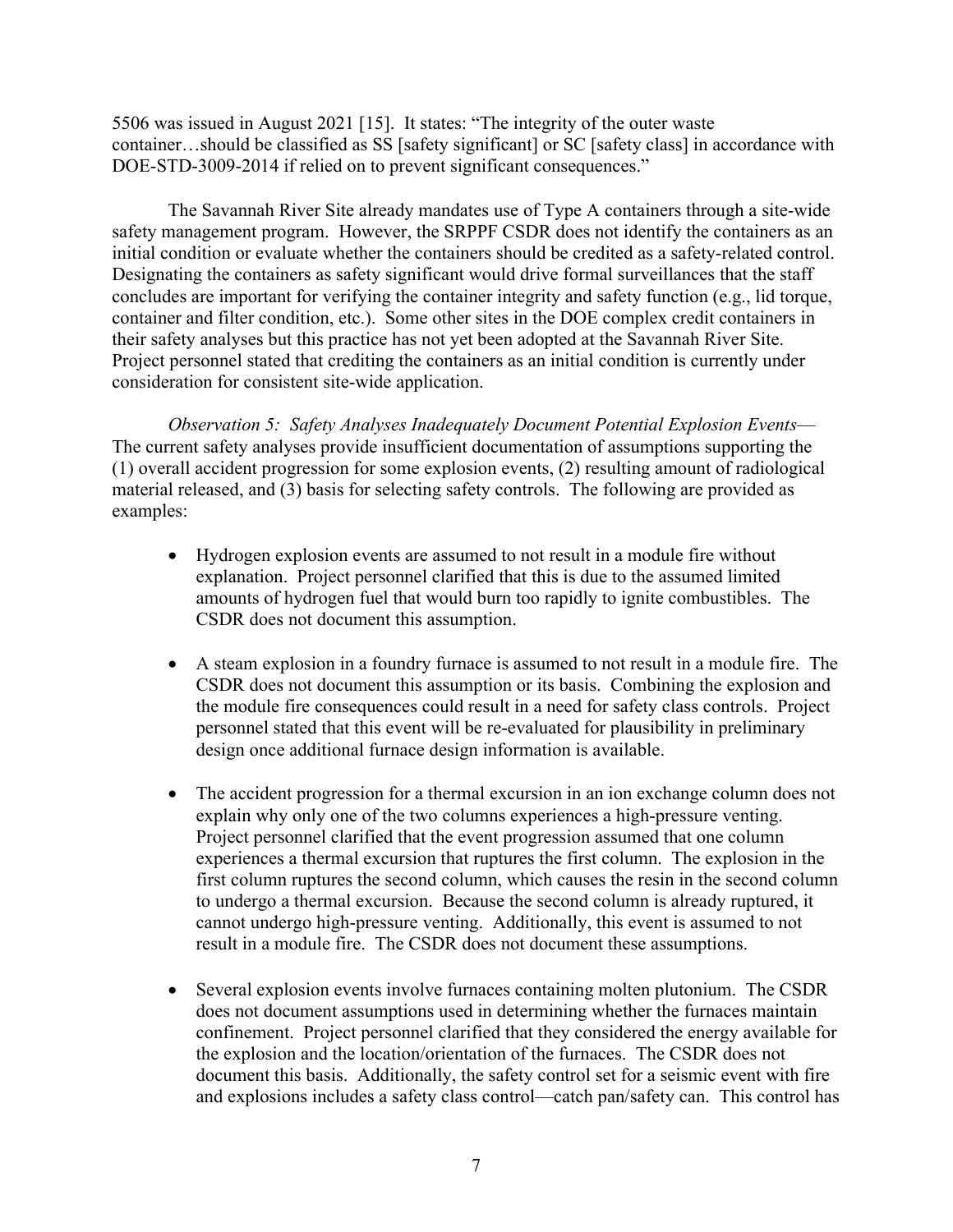the safety function of "confining a spill of molten Pu [plutonium] metal to prevent a release from the glovebox during and following a seismic event with subsequent fire and explosion." This control is absent from the hazard evaluation tables for the individual explosion events containing molten plutonium.

DOE Standard 3009-2014 states: "The initial conditions and assumptions for the analysis shall be documented and evaluated to determine if controls are needed to maintain the validity of the evaluation." Project personnel agreed that documentation could be improved.

*Observation 6: Facility Structure Has Life Safety Challenges that Present Project Risk*— The SRPPF structure was originally designed for low occupancy for the Mixed Oxide Fuel Fabrication Facility project. SRPPF project personnel are analyzing whether the as-constructed facility can support the egress of the substantially increased number of occupants needed for the pit manufacturing mission during accident conditions. DOE Standard 1189‑2016, *Integration of Safety into the Design Process*, requires important safety functions, including life safety, to be "addressed" during the conceptual design phase [16]. DOE Standard 1066‑2016, *Fire Protection*, states that new facilities shall meet the applicable parts of the International Building Code and National Fire Protection Association standards for life safety [17].

Project personnel completed a proof of concept for a performance-based design, which is an approved alternative to meeting prescriptive life-safety code requirements (e.g., maximum egress travel distances). A performance-based design evaluates the development of fire conditions and determines whether occupants will be able to evacuate safely, given the available points of egress. The proof of concept concluded that the proposed models for fire and evacuation could be reasonably applied to analyze life safety at SRPPF. However, the proof of concept was based on a facility layout that has since changed and the models require refinement as the project's design advances. Project personnel identified multiple risks involving this approach, including one high safety risk, and plan to continue refining the effort early in preliminary design. The staff agrees that life safety is a project risk. If the performance-based design approach cannot demonstrate the safety of egressing occupants, then additional means of egress may be required.

*Observation 7: Glovebox Systems May Warrant Classification as Safety Systems*—The SDS identified the gloveboxes, glovebox ventilation, and glovebox inerting systems as potential safety systems, but at this stage, the CSDR has not identified them as safety systems. The staff finds that classifying some or all of these systems as safety-related at the conceptual design phase would be more consistent with DOE standards based on the following:

• DOE Standard 1189-2016 states: "At early stages of the design, lack of information on final approaches to safety suggests that conservative assumptions should be made to avoid costly changes later on." It also states: "To ensure that the initial cost estimates are realistic, the hazards analysis and the selection of major safety SSCs should be conservative. Initial selection of major safety SSCs and their design margins, therefore, should account for a wide range of uncertainties in hazards analyses and technology readiness." The standard includes confinement and fire protection systems as "major safety SSCs," which are "major contributors to project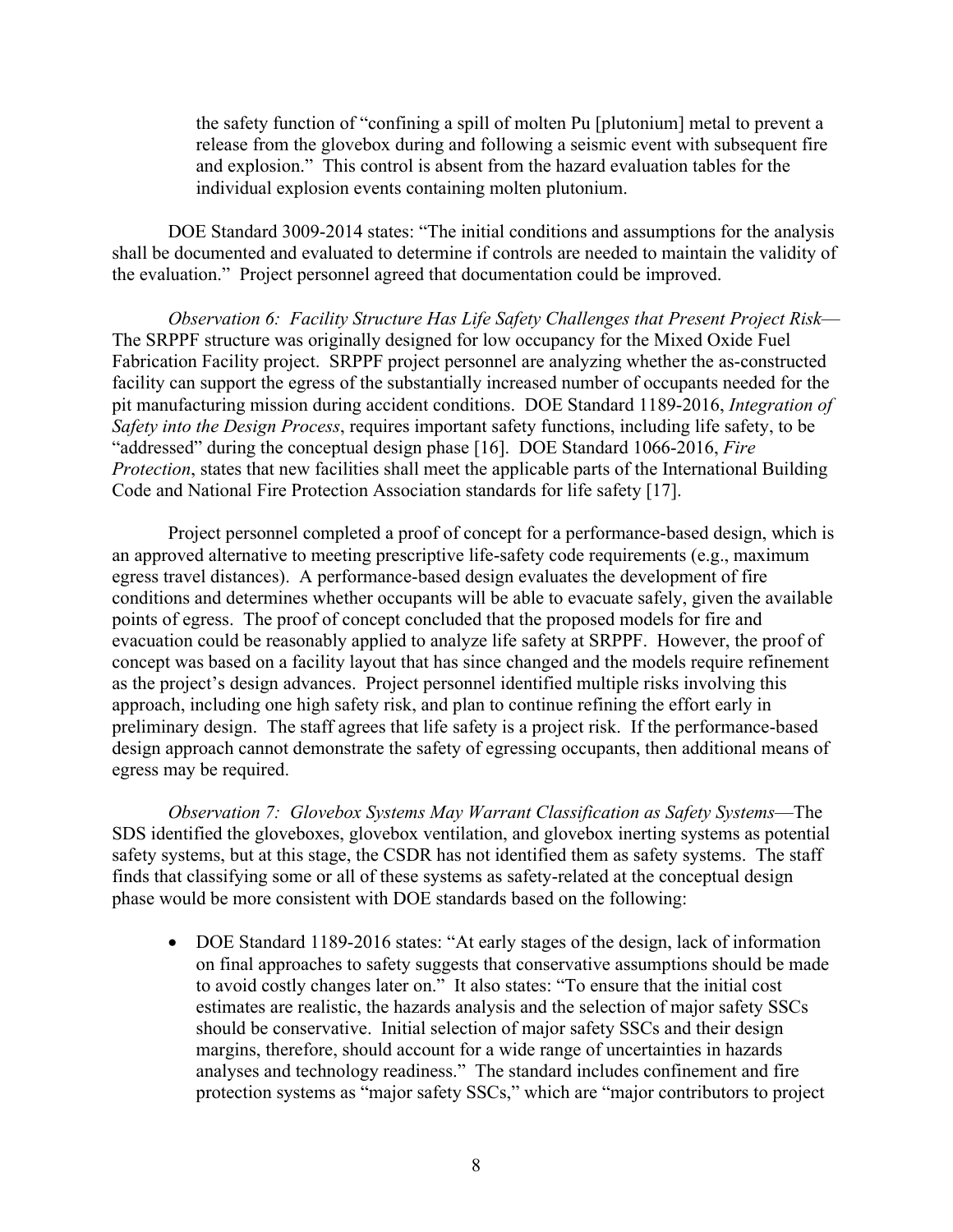cost and schedule." The staff concludes that the gloveboxes, glovebox ventilation, and glovebox inerting systems likely meet this definition.

- DOE Standard 3009-2014 provides criteria for classification of systems as safety significant for major contribution to defense-in-depth. Notably, the standard includes a specific example where a glovebox ventilation system "provides a second mitigative SSC to back up a facility-level ventilation system." Gloveboxes are an integral part of such a system.
- DOE Standard 1189-2016 includes DOE's hierarchy of controls that prefers preventive rather than mitigative controls. For some accident scenarios (e.g., fires), the CSDR does not identify preventive safety controls and instead credits mitigative controls. While these are appropriate safety controls, the hierarchy of controls and the concept of defense-in-depth suggests supplementing them with preventive safety controls, if possible. Inerting systems provide a preventive control for fires within gloveboxes, particularly those initiated from pyrophoric materials like plutonium. The design includes glovebox inerting, but the CSDR does not include it as a safety control.
- The hierarchy of controls in DOE Standard 1189-2016 also includes a preference for controls closer to the hazard. The CSDR assumes facility workers can protect themselves during certain accident scenarios. Therefore, for these scenarios, the CSDR does not designate safety controls that are close to the hazard to protect the facility worker. Designating the gloveboxes, glovebox ventilation, and glovebox inerting systems as safety controls is a more reliable method for ensuring facility worker protection as compared to relying on the facility worker's ability to detect the hazard and quickly evacuate. The staff concludes that some potential scenarios may develop too quickly for the facility worker to avoid significant exposure before they evacuate.
- The staff reviewed other facilities in the DOE complex with plutonium glovebox operations and found that these facilities designate their gloveboxes and glovebox ventilation system as safety significant (see Table 1 below). Some of these facilities also have safety-related glovebox fire controls. SRPPF has similar hazards and operations, so similar considerations should apply.

Project personnel stated that these SSCs may be reclassified in the future as safety significant if warranted by safety analyses. There is a documented project risk that covers SSCs that may need to be upgraded by future safety analyses.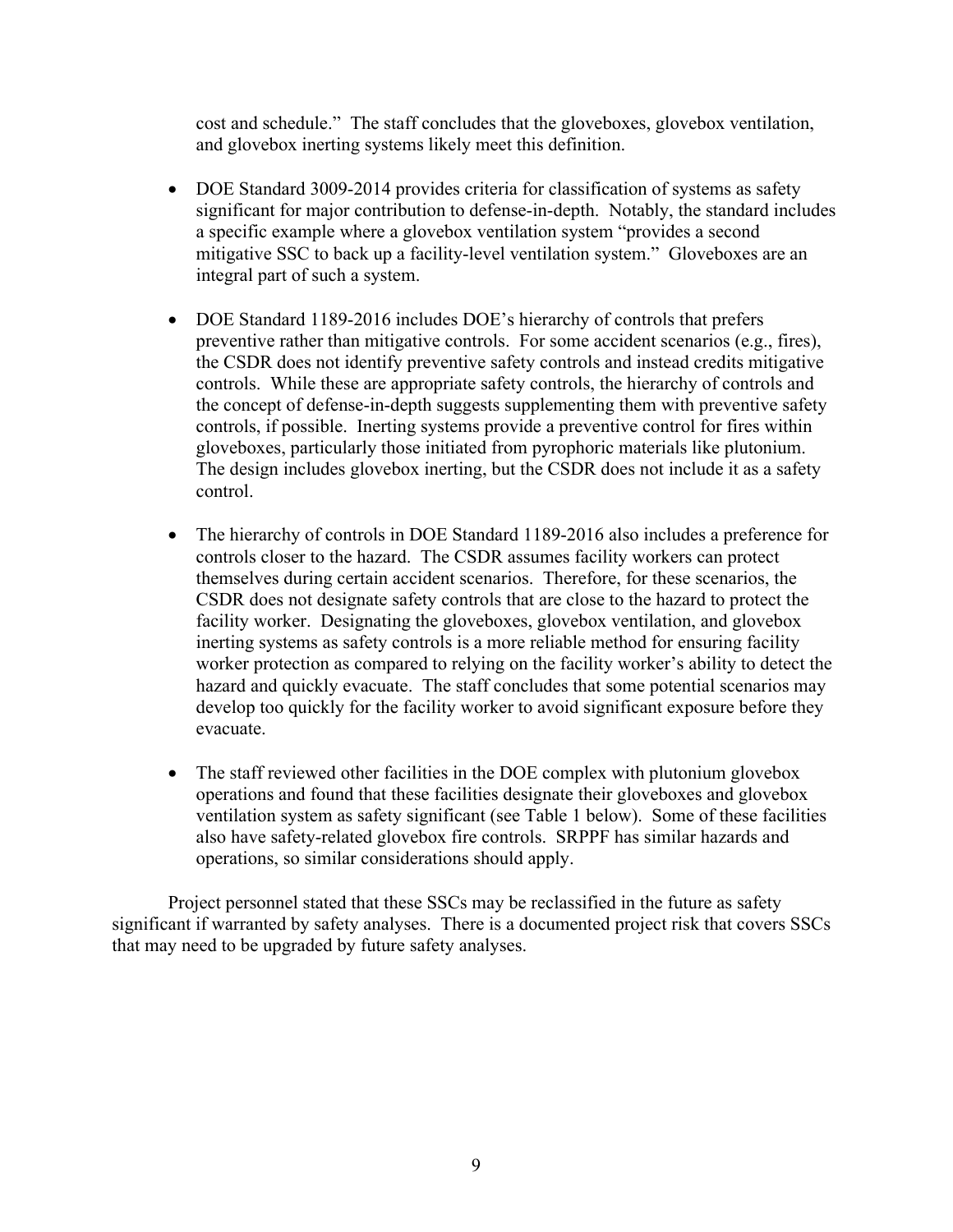|             |                    |                   | <b>Glovebox</b>    |                                      |
|-------------|--------------------|-------------------|--------------------|--------------------------------------|
| <b>Site</b> | <b>Facility</b>    | <b>Gloveboxes</b> | <b>Ventilation</b> | <b>Glovebox Fire Control Systems</b> |
| <b>SRS</b>  | <b>SRPPF</b>       | Non-safety        | Non-safety         | Non-safety <sup>4</sup>              |
|             | Surplus Plutonium  | Safety            | Safety             | Safety Class-Automatic               |
|             | Disposition        | Significant       | Significant        | extinguishment                       |
|             | K-Area Interim     | Safety            | Safety             | Not Applicable—Safety                |
|             | Surveillance       | Significant       | Significant        | significant room (vault) fire        |
|             |                    |                   |                    | suppression only                     |
| <b>LANL</b> | Plutonium Facility | Safety            | Safety             | Non-safety—Mix of inert gas,         |
|             |                    | Significant       | Significant        | manual extinguishment, automatic     |
|             |                    |                   |                    | extinguishment                       |
| <b>LLNL</b> | Plutonium Facility | Safety            | Safety             | Safety Significant—Inert gas;        |
|             |                    | Significant       | Significant        | Non-safety—Oxygen monitors           |
| <b>NNSS</b> | Device Assembly    | Safety            | Safety             | Safety Significant—Oxygen            |
|             | Facility           | Significant       | Significant        | analyzer; Non-safety—Inert gas       |

**Table 1.** *Facilities in the DOE complex with plutonium glovebox operations and the safety classification of the gloveboxes, glovebox ventilation, and glovebox fire control systems.*

*Observation 8: Code of Record Does Not Include Some Consensus Standards*—Project personnel stated that certain consensus documents used to design SSCs (e.g., American Glovebox Society guidelines) will be removed from the code of record and recorded in lower-tier documents such as system design descriptions. The staff concludes this approach misses the intent of the code of record to be the complete set of source documents used to design and construct the facility. The staff also identified some discrepancies with the flow-down of requirements and criteria from the code of record to system design descriptions. The following statements apply:

- DOE Order 413.3B states that "the code of record shall serve as the management tool and source for the set of requirements used to design, construct, operate, and decommission nuclear facilities over their lifespan."
- DOE Standard 1189-2016 states: "The Code of Record (COR) and its supporting documents should be organized in a manner that supports accessibility, traceability, and maintainability."

Project personnel stated that the code of record would be limited to orders, codes, and standards. Project personnel also stated that they resolved the issues with the flow down of requirements to the system design descriptions with new document revisions.

**Conclusion.** The staff reviewed safety basis and design information supporting the CD-1 milestone for SRPPF. The staff identified eight safety observations that should be addressed as the design advances to preliminary design.

<span id="page-10-0"></span><sup>&</sup>lt;sup>4</sup> The CSDR credits an oxygen sensor and alarm as safety significant to "prevent radiological consequences to the FW [facility worker] from a hydrogen gas explosion inside of a glovebox by alerting the FW to take necessary actions." This control covers a small number of gloveboxes where hydrogen gas is used and does not address the pyrophoric hazard present in other gloveboxes.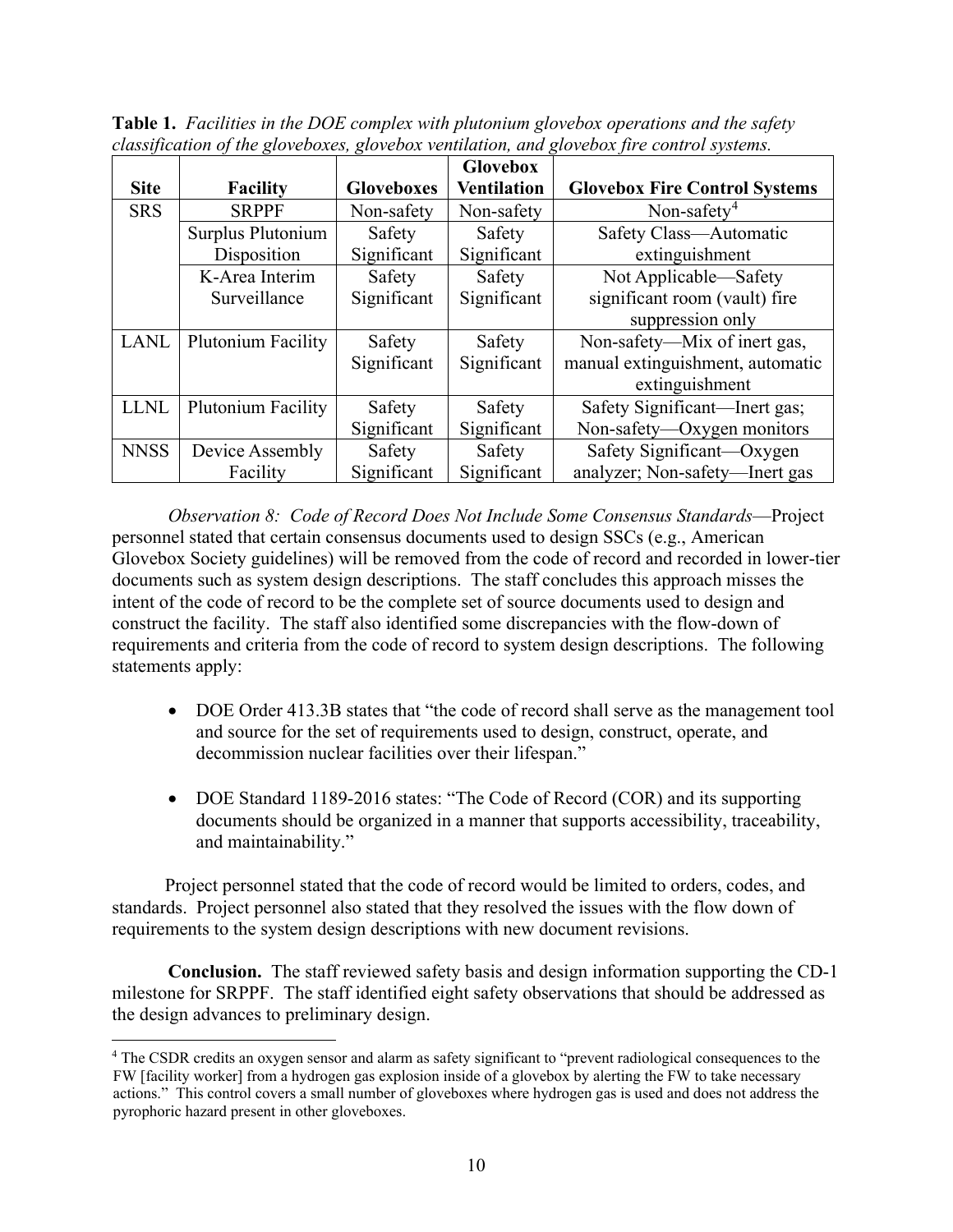#### **References**

- [1] Department of Energy, *Program and Project Management for the Acquisition of Capital Assets*, DOE Order 413.3B, Change Notice 6, January 2021.
- [2] Savannah River Nuclear Solutions, *Safety Design Strategy for Savannah River Plutonium Processing Facility*, N-SDS-F-00001, Revision 0, May 2019.
- [3] Savannah River Nuclear Solutions, *Conceptual Safety Design Report for the Savannah River Plutonium Processing Facility*, S-CSDR-F-00001, Revision 0, October 2020.
- [4] Savannah River Nuclear Solutions, *Preliminary Consolidated Hazards Analysis for the Savannah River Plutonium Processing Facility (SRPPF) Project*, S-CHA-F-00024, Revision 2, August 2020.
- [5] Savannah River Nuclear Solutions, *Preliminary Accident Analysis for SRPPF Project*, S-CLC-F-00712, Revision C, August 2020.
- [6] Savannah River Nuclear Solutions, *Savannah River Plutonium Processing Facility (SRPPF) Facility Design Description (FDD)*, P-FDD-F-00001, Revision 2, September 2020.
- [7] Department of Energy, *Comprehensive Emergency Management System*, DOE Order 151.1D, Change 1, October 2019.
- [8] Department of Energy, *Response Elements Emergency Management Guide*, DOE Guide 151.1-4, July 2007.
- [9] Department of Energy, *Facility Safety*, DOE Order 420.1C, Change 3, November 2019.
- [10] American Society of Mechanical Engineers, *Code on Nuclear Air and Gas Treatment*, AG-1, 2019.
- [11] Stephens, W.D., *Response to NNSA-SRPPF-21-0002, SRPPF Conceptual Design Review Comments*, Letter to Mr. Scott Cannon, SRNS-P0000-2020-00108, October 27, 2020.
- [12] Department of Energy, *Airborne Release fractions/Rates and Respirable Fractions for Nonreactor Nuclear Facilities*, DOE Handbook 3010, Reaffirmed 2013.
- [13] Department of Energy, *Preparation of Nonreactor Nuclear Facility Documented Safety Analysis*, DOE Standard 3009, November 2014.
- [14] Department of Energy, *Preparation of Safety Basis Documents for Transuranic (TRU) Waste Facilities*, DOE Standard 5506, April 2007.